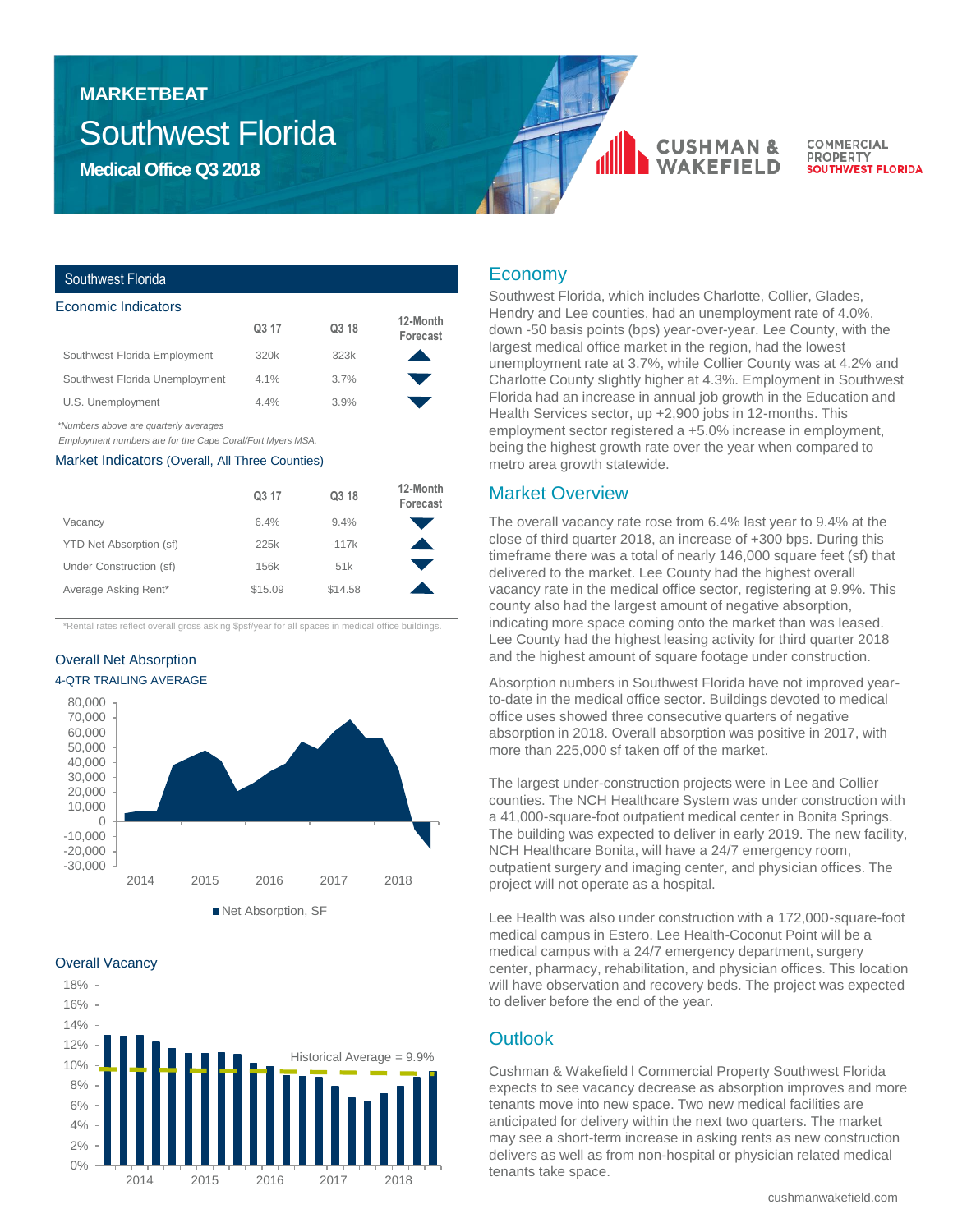## **MARKETBEAT** Southwest Florida

**Medical Office Q3 2018**

| <b>SUBMARKET</b>        | <b>BUILDINGS</b> | <b>INVENTORY</b><br>(SF) | <b>UNDER</b><br><b>CNSTR</b><br>(SF)   | <b>DELIVERIES</b><br>QTD     | 2018 YTD<br><b>COMPLETIONS</b>        | <b>CURRENT QTR</b><br><b>OVERALL NET</b><br>(SF) | <b>YTD</b><br><b>OVERALL NET</b><br>ABSORPTION ABSORPTION (SF)    | <b>LEASING</b><br><b>ACTIVITY</b><br>QTD             | <b>LEASING</b><br><b>ACTIVITY</b><br><b>YTD</b>     |
|-------------------------|------------------|--------------------------|----------------------------------------|------------------------------|---------------------------------------|--------------------------------------------------|-------------------------------------------------------------------|------------------------------------------------------|-----------------------------------------------------|
| <b>Charlotte County</b> | 85               | 1,034,252                | 10,000                                 | $\mathbf{0}$                 | 0                                     | $-6,076$                                         | $-22,458$                                                         | $\mathbf{0}$                                         | 12,068                                              |
| Lee County              | 316              | 4,730,106                | 41,418                                 | 0                            | 24,190                                | $-44,722$                                        | $-87,501$                                                         | 45,717                                               | 110,870                                             |
| <b>Collier County</b>   | 140              | 2,147,310                | 0                                      | 0                            | 10,000                                | 26,149                                           | $-7,128$                                                          | 26,261                                               | 79,117                                              |
| <b>TOTALS*</b>          | 541              | 7,911,668                | 51,418                                 | $\overline{0}$               | 34,190                                | $-24,649$                                        | $-117,087$                                                        | 71,978                                               | 202,055                                             |
| <b>SUBMARKET</b>        | <b>BUILDINGS</b> | (SF)                     | <b>INVENTORY SUBLET VACANT</b><br>(SF) | <b>DIRECT VACANT</b><br>(SF) | <b>TOTAL</b><br><b>VACANT</b><br>(SF) | OVERALL<br><b>RATE</b>                           | <b>DIRECT NNN</b><br><b>VACANCY AVERAGE ASKING</b><br><b>RENT</b> | <b>GROSS</b><br><b>AVERAGE</b><br><b>ASKING RENT</b> | OVERALL<br><b>AVERAGE NNN</b><br><b>ASKING RENT</b> |
| <b>Charlotte County</b> | 85               | 1,034,252                | $\mathbf{0}$                           | 84,968                       | 84,968                                | 8.2%                                             | \$12.61                                                           | N/A                                                  | \$12.61                                             |
| Lee County              | 316              | 4,730,106                | 8,122                                  | 461,168                      | 469,290                               | 9.9%                                             | \$13.17                                                           | \$13.85                                              | \$13.04                                             |
| <b>Collier County</b>   | 140              | 2,147,310                | 971                                    | 186,417                      | 187,388                               | 8.7%                                             | \$20.04                                                           | N/A                                                  | \$20.09                                             |
| <b>TOTALS**</b>         | 541              | 7,911,668                | 9,093                                  | 732,553                      | 741,646                               | 9.4%                                             | \$15.85                                                           | \$13.85                                              | \$15.76                                             |

\*The market data does not include medical office buildings under 5,000 square feet (sf). Condominiums and executive suites are excluded.

\*\*Totals do not include Health Care buildings, rehabilitation centers, or hospitals.

|                                                           | <b>HUSPILAIS</b>                                   |             |                                       |  |  |
|-----------------------------------------------------------|----------------------------------------------------|-------------|---------------------------------------|--|--|
| Medical Office Inventory by Submarket                     | PROPERTY NAME                                      | <b>BEDS</b> | <b>OWNER/OPERATOR</b>                 |  |  |
|                                                           | Bayfront Health Port Charlotte                     | 254         | <b>Community Health Systems</b>       |  |  |
|                                                           | Bayfront Health Punta Gorda                        | 208         | <b>Community Health Systems</b>       |  |  |
|                                                           | <b>Englewood Community Hospital</b>                | 100         | <b>HCA West Florida</b>               |  |  |
|                                                           | <b>Fawcett Memorial Hospital</b>                   | 238         | Hospital Corporation of America (HCA) |  |  |
|                                                           | Cape Coral Hospital                                | 291         | Lee Memorial Health System            |  |  |
|                                                           | Golisano Children's Hospital of Southwest Florida  | 128         | Lee Memorial Health System            |  |  |
|                                                           | Lee Memorial Hospital                              | 415         | Lee Memorial Health System            |  |  |
|                                                           | Lehigh Regional Medical Center                     | 88          | Prime Healthcare                      |  |  |
|                                                           | <b>Gulf Coast Medical Center</b>                   | 356         | Lee Memorial Health System            |  |  |
|                                                           | <b>HealthPark Medical Center</b>                   | 267         | Lee Memorial Health System            |  |  |
| $\blacksquare$ Charlotte<br>$\blacksquare$ Collier<br>Lee | <b>NCH Baker Hospital Downtown</b>                 | 391         | NCH Healthcare System, Inc.           |  |  |
|                                                           | North Naples Hospital                              | 322         | NCH Healthcare System, Inc.           |  |  |
|                                                           | Physicians Regional Medical Center (two locations) | 201         | Community Health Systems, Inc.        |  |  |

\*Sources: www.leegov.com/residents/medical/,Charlottecountychamber.org, www.fha.org, www.nchmd.org

Hospitals

nll

**CUSHMAN &**<br>WAKEFIELD

COMMERCIAL **PROPERTY<br>PROPERTY<br>SOUTHWEST FLORIDA** 

### Key Lease Transactions Q3 2018

| <b>PROPERTY</b>                    |       | TENANT                         | <b>TRANSACTION TYPE</b> | SUBMARKET                |
|------------------------------------|-------|--------------------------------|-------------------------|--------------------------|
| 13051 University Drive, Fort Myers | 6.100 | Associates in Digestive Health | New Lease               | S. Fort Myers/San Carlos |
| 8771 College Parkway, Fort Myers   | 5.607 | Nurse on Call                  | Renewal                 | S. Fort Myers/San Carlos |

### Key Sales Transactions Q3 2018

| <b>PROPERTY</b>                     | SF     | SELLER / BUYER                                       | PRICE / SPSF      | <b>SUBMARKET</b>         |
|-------------------------------------|--------|------------------------------------------------------|-------------------|--------------------------|
| 5172 Mason Corbin Court, Fort Myers | 10.484 | Jabhim, LLC/MPG Summerlin, LLC                       | \$1.950.000/\$186 | S. Fort Myers/San Carlos |
| 4120 Tamiami Trail, Port Charlotte  | 10,043 | 400 Eason Med. LLC/Medical Office<br>Management, LLC | \$740,000/\$74    | <b>Charlotte County</b>  |